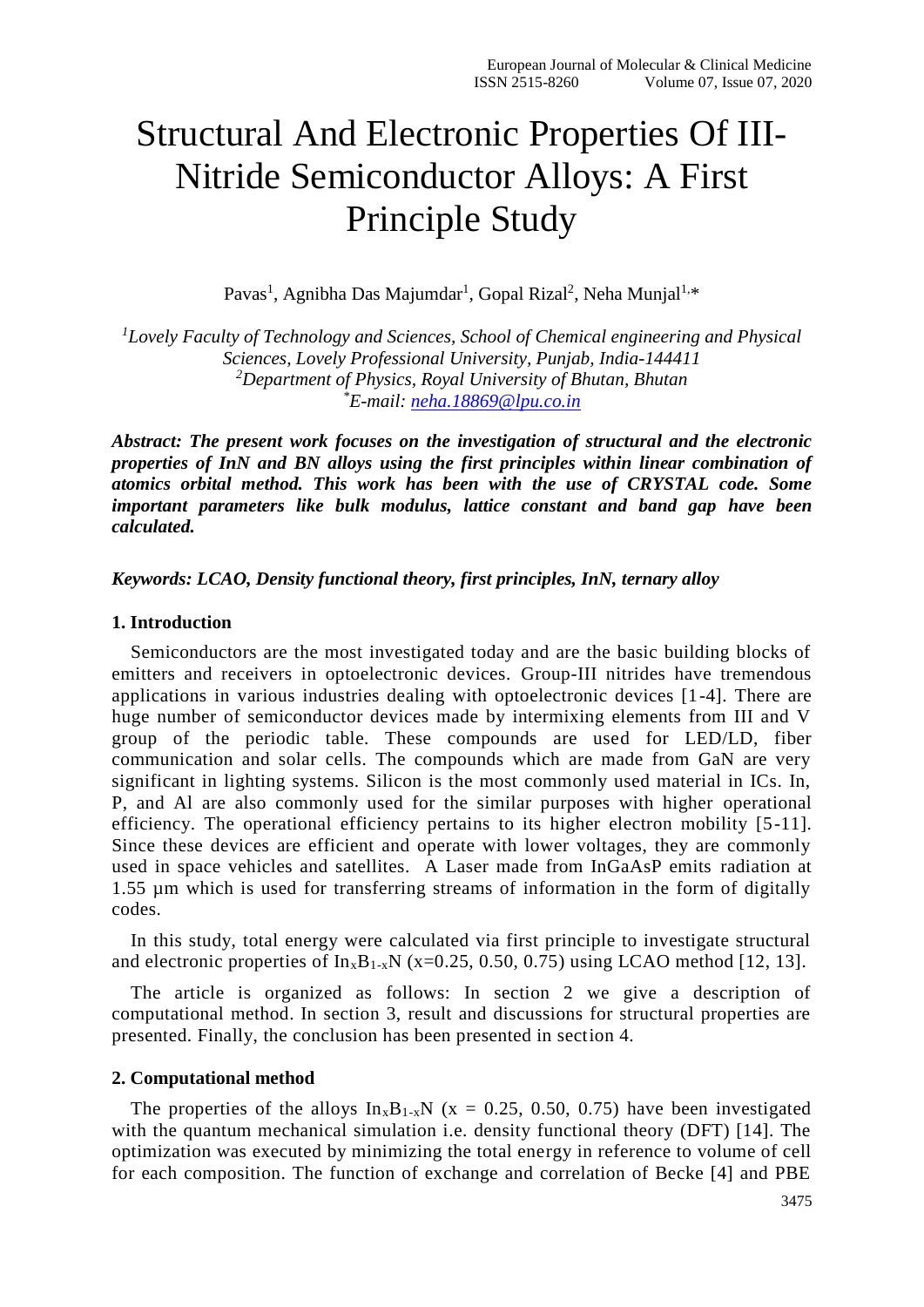[5] has used. For the coding purpose, the Gaussian basis set has been used [6]. The lattice constant (a), bulk modulus  $(B_0)$ , pressure derivative of bulk modulus and band gap have been calculated. The 165 k points are used with adequate tolerance. The 45 % mixing is used for consecutive cycles. Within the 15 cycles the self-consistency is attained.

## **3. Result and Discussion**



Fig 1: E vs. V curve for  $x=0.25$ 



Fig  $3: E$  vs. V curve  $x=0.75$ 



Fig 4: Band structure for  $In_{0.25}B_{0.75}N$ 





Fig 2: E vs. V curve for  $x=0.5$ 



Fig 5: Band structure for  $In<sub>0.50</sub>B<sub>0.50</sub>N$ 

Fig 6: Band structure for  $In_{0.75}B_{0.25}N$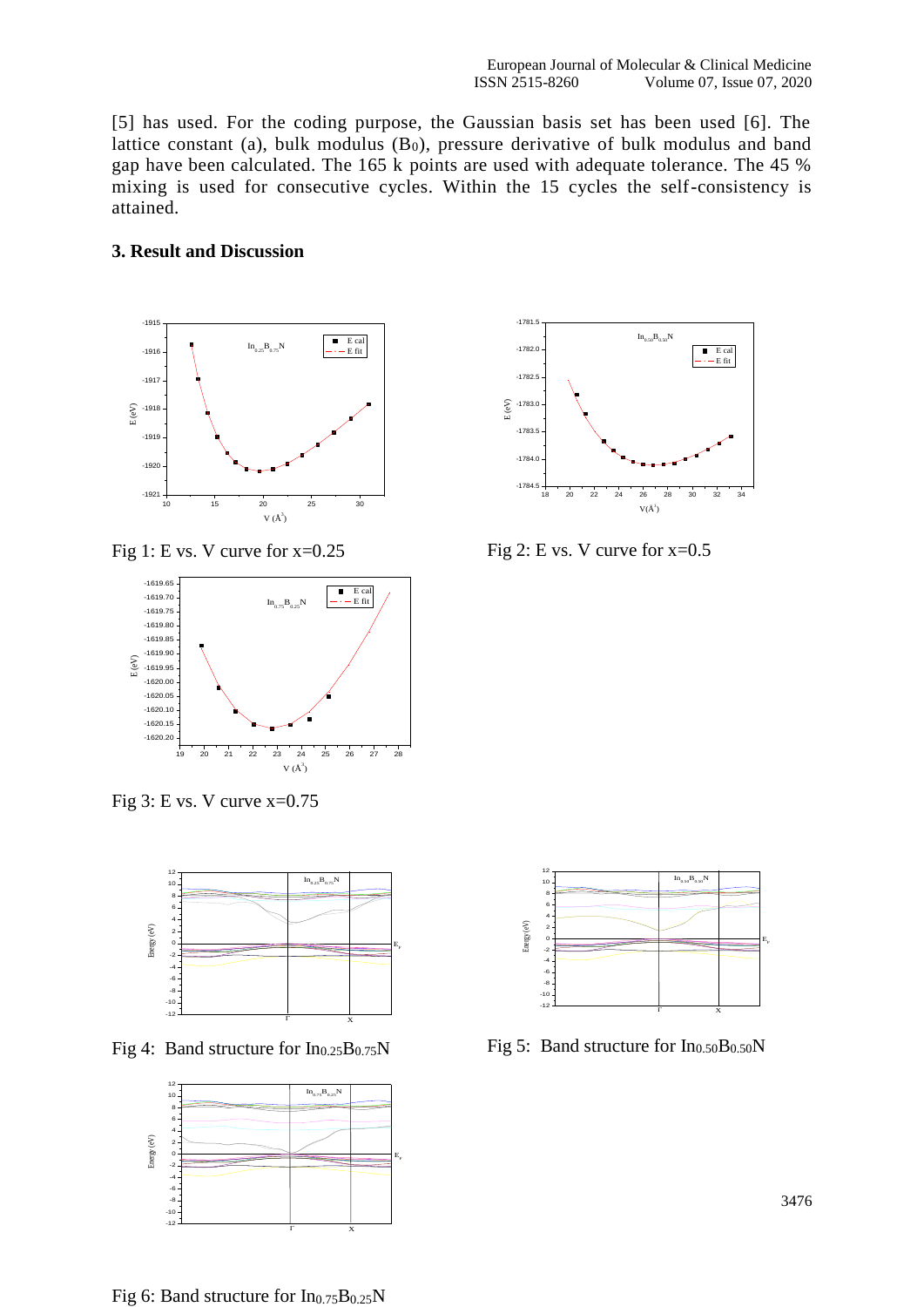The structural parameters of the InN and BN alloys in Zinc blende (B3) phase have been computed by calculating the total energy optimization with the variation of volume of primitive cell of the crystal [12-15]. Figure 1 to 3 represents the energy versus volume curve for  $In_xB_{1-x}N$  (x = 0.25, 0.50, 0.75), the dots represent the calculated energies through DFT software and the curves represent the fitted energies to the Brich Murnaghan equation of state [10, 19-21]. The results of structural parameters are summarized in Table 1 The electronic band structure has been considered at the lattice constant at equilibrium position is revealed in Figures 4 to 7. The different symmetry points taken into consideration are W, L, Γ, X, W, Figures 4 to 7 reveal direct band gap decreases as the concentration of In increases.

| <b>Table 1: Structural parameters</b>  |              |         |                                    |              |  |  |
|----------------------------------------|--------------|---------|------------------------------------|--------------|--|--|
|                                        |              | Present | Theoretical                        | Experimental |  |  |
|                                        | a(A)         | 5.03    | 4.98 [8], 5.08 [8]                 | 4.98 [10]    |  |  |
| InN                                    |              |         | 5.04-4.94 [8]                      |              |  |  |
|                                        | B(GPa)       | 123     | 155.35 [8], 127.71 [8]             | 137[11]      |  |  |
|                                        |              |         | 133-146 [9]                        |              |  |  |
| $B^{'}$                                |              | 5.2     | 4.49 [8], 3.40 [8], 3.36-          |              |  |  |
|                                        |              |         | 4.48 [9]                           |              |  |  |
| $In_{0.25}B_{0.75}N$                   | a(A)         | 4.28    | $4.26$ [17]                        |              |  |  |
|                                        | B(GPa)       | 258     |                                    |              |  |  |
|                                        | $B^{\prime}$ |         | $3.48$ [17]                        |              |  |  |
| In <sub>0.50</sub> B <sub>0.50</sub> N | a(A)         | 4.50    | 4.61[17]                           |              |  |  |
|                                        | B(GPa)       | 200     |                                    |              |  |  |
|                                        | B            |         | $3.55$ [17]                        |              |  |  |
| $In_{0.75}B_{0.25}N$                   | a(A)         | 4.75    | 4.91[17]                           |              |  |  |
|                                        | B(GPa)       | 166     |                                    |              |  |  |
|                                        | $B^{\prime}$ |         | 3.91 [17]                          |              |  |  |
| <b>BN</b>                              | a(A)         | 3.65    | 3.58 [8], 3.36 3.57-3.64           | 3.61 $[14]$  |  |  |
|                                        |              |         | [12, 13]                           |              |  |  |
|                                        | B(GPa)       | 369     | 408.89 [8], 395.74 [8]             | 369 [12, 13] |  |  |
|                                        |              |         | 397-366 [12, 13]                   |              |  |  |
|                                        | $B^{'}$      | 4.0     | $3.65$ [8], 2.94 [8]<br>4.0 $[12]$ |              |  |  |
|                                        |              |         | $3.97$ [11]                        |              |  |  |

| Table 2: Electronic structure- band gap(in eV) |         |          |              |                                       |              |  |  |  |  |
|------------------------------------------------|---------|----------|--------------|---------------------------------------|--------------|--|--|--|--|
|                                                | Present |          | Experimental | <b>Other Theoretical calculations</b> |              |  |  |  |  |
|                                                | Direct  | Indirect |              | Direct [8]                            | Indirect [8] |  |  |  |  |
| BN                                             | 8.077   | 3.896    | 6 [14]       | 8.677                                 | 3.953        |  |  |  |  |
| $In_{0.25}B_{0.75}N$                           | 3.208   | 5.408    |              | 2.716                                 | 3.582        |  |  |  |  |
| $In_{0.50}B_{0.50}N$                           | 1.107   | 5.308    |              | 0.855                                 | 2.362        |  |  |  |  |
| $In_{0.75}B_{0.25}N$                           | 0.189   | 4.308    |              | 0.208                                 | 2.597        |  |  |  |  |
| InN                                            | 0.106   | 5.208    | 1.9 1161     | 0.00                                  | 2.765        |  |  |  |  |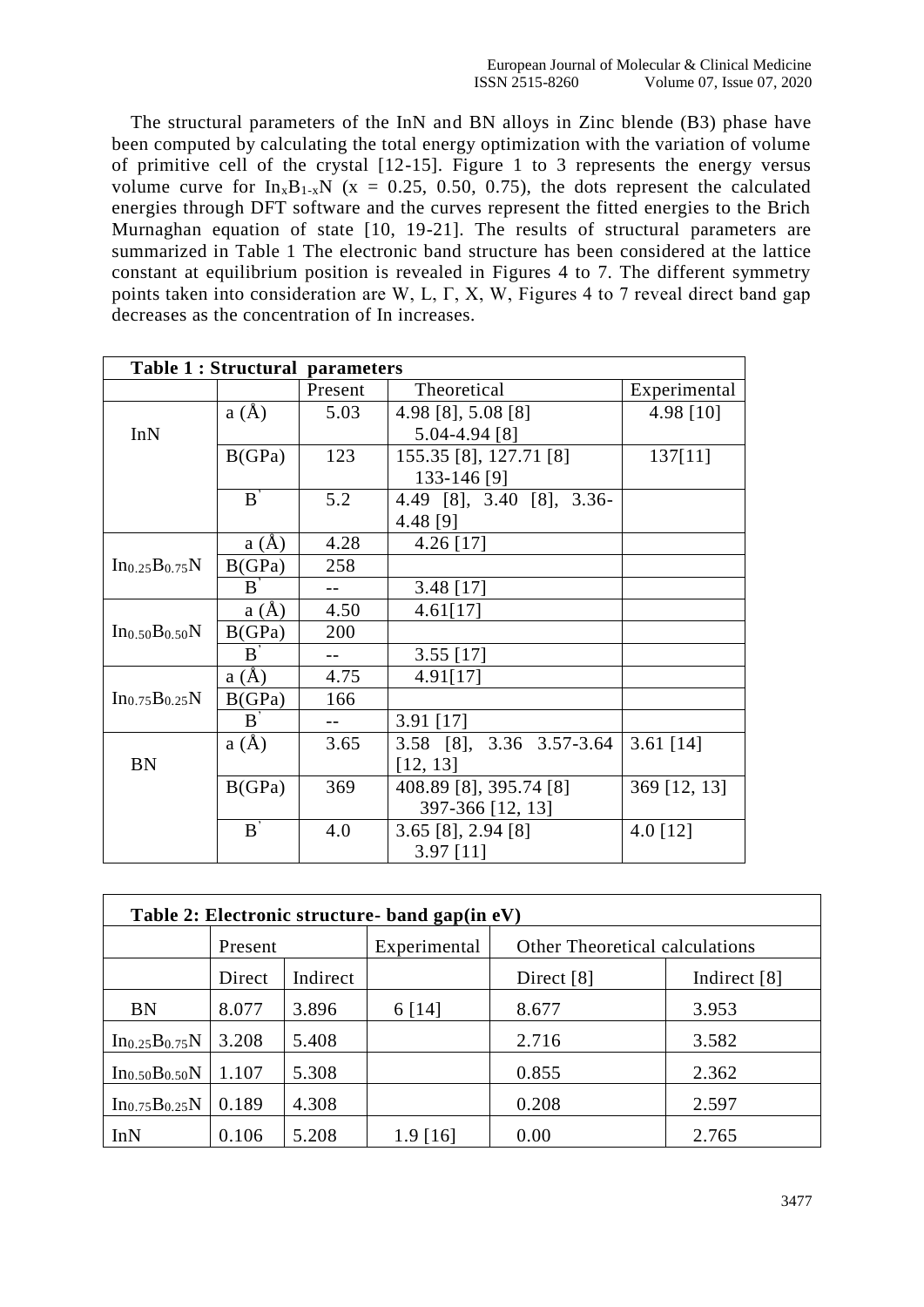## **4. Conclusion:**

In summary, LCAO method has been applied to investigate the various properties of III-N compounds i.e. structural and electronic. The InN and BN alloys  $In_xB_{1-x}N$  (x = 0.25, 0.50, 0.75), have been investigated in the zinc blend (B3) phase. In addition, it has studied that with the different doping concentration of In dopant into the BN compound three parameters changes linearly. With the increasing concentration the lattice constant changes directly and the bulk modulus and the energy band-gap changes inversely. It was observed that calculated results are in good agreement with previous investigations.

## **References**

- [1] H. Okuyama, T. Miyajima, Y. Morinaga, F. Hiei, M. Ozawa, K. Akimot,"ZnSe/ZnMgSSe blue laser diode", Electron. Lett., vol.28, (**1992),** pp.1798.
- [2] [http://www.materialstoday.com](http://www.materialstoday.com/) (accessed on 12 November **2019**)
- [3] R. Dovesi; VR Saunders; C Roetti; ROrlando; CM Zicovich-Wilson; F Pascale; B Civalleri; K Doll; NM Harrison; IJ Bush; PhD'Arco; M Llunell, CRYSTAL06 User's manual (University of Torino, Torino)**2006**.
- [4] AD Becke, "Density functional thermo chemistry. III. The role of exact exchange", J. Chem. Phys., vol. 98 no. 7, (**1993)** pp-5648-5652.
- [5] JP Perdew; K Burke; M Ernzerhof, "Perdew, Burke, and Ernzerhof Reply", Phys. Rev. Lett., vol.77, (**1996),** pp. 3865.
- [6] www.tcm.phy.cam.ac.uk. (accessed on 13 November **2019**)
- [7] Birch, Francis, "Finite Elastic Strain of Cubic Crystals", Physical Review, vol. 71 no.11, **(1947)** pp. 809-824.
- [8] W Walukiewicz, J W Ager III, K M Yu , Z Liliental-Weber, J Wu , S X Li ,RE Jones, and J D Denlinger, "Structure and electronic properties of InN and In-rich group IIInitride alloys", J. Phys. D: Appl. Phys., vol. 39, pp-R83, **2006**.
- [9] Singh, J. I. P., Singh, S., & Dhawan, V. (2018). Effect of curing temperature on mechanical properties of natural fiber reinforced polymer composites. *Journal of Natural Fibers*, *15*(5), 687-696.
- [10] Mukherjee, R., Huang, Z. F., & Nadgorny, B. (2014). Multiple percolation tunneling staircase in metal-semiconductor nanoparticle composites. Applied Physics Letters, *105*(17), 173104.
- [11] Mukherjee, R. (2020). Electrical, thermal and elastic properties of methylammonium lead bromide single crystal. Bulletin of Materials Science, *43*(1), 1-5.
- [12] Kant, N., Wani, M. A., & Kumar, A. (2012). Self-focusing of Hermite–Gaussian laser beams in plasma under plasma density ramp. *Optics Communications*, *285*(21-22), 4483- 4487.
- [13] P.V.S. Reddy and V. kanchana, "Electronic and mechanical properties of  $Zr_2TiAl$ : A first principles study", AIP Conference Proceedings, Vol.1591, **(2014**), pp- 1121.
- [14] L. Amraoui, R. Bensalem, K. Hacini, H. Meradji, S. Ghemid, F.E. Pillar and I. Hassan, "First-principles calculations of structural, electronic and thermal properties of Zn1−*<sup>x</sup>* Mg *<sup>x</sup>* S ternary alloys", Eur. J. Phys., vol. 12 no. 1, (**2014),** pp. 70.
- [15] R. Li, J. Shen, and F. Tian, "A theoretical study of the thermodynamic properties of YMgX<sup>4</sup> (X=Co, Ni, Cu) compounds" AIP Advances, vol. 4, Sept. (**2014**), pp. 097123.
- [16] M. Guemou, A. Abdiche, R. Rianeb, R. Khenata, "Ab initio study of the structural, electronic and optical properties of BAs and BN compounds and BNxAs1−x alloys", Physica B: Condensed Matter, vol. 436, **(2014)** pp. 33.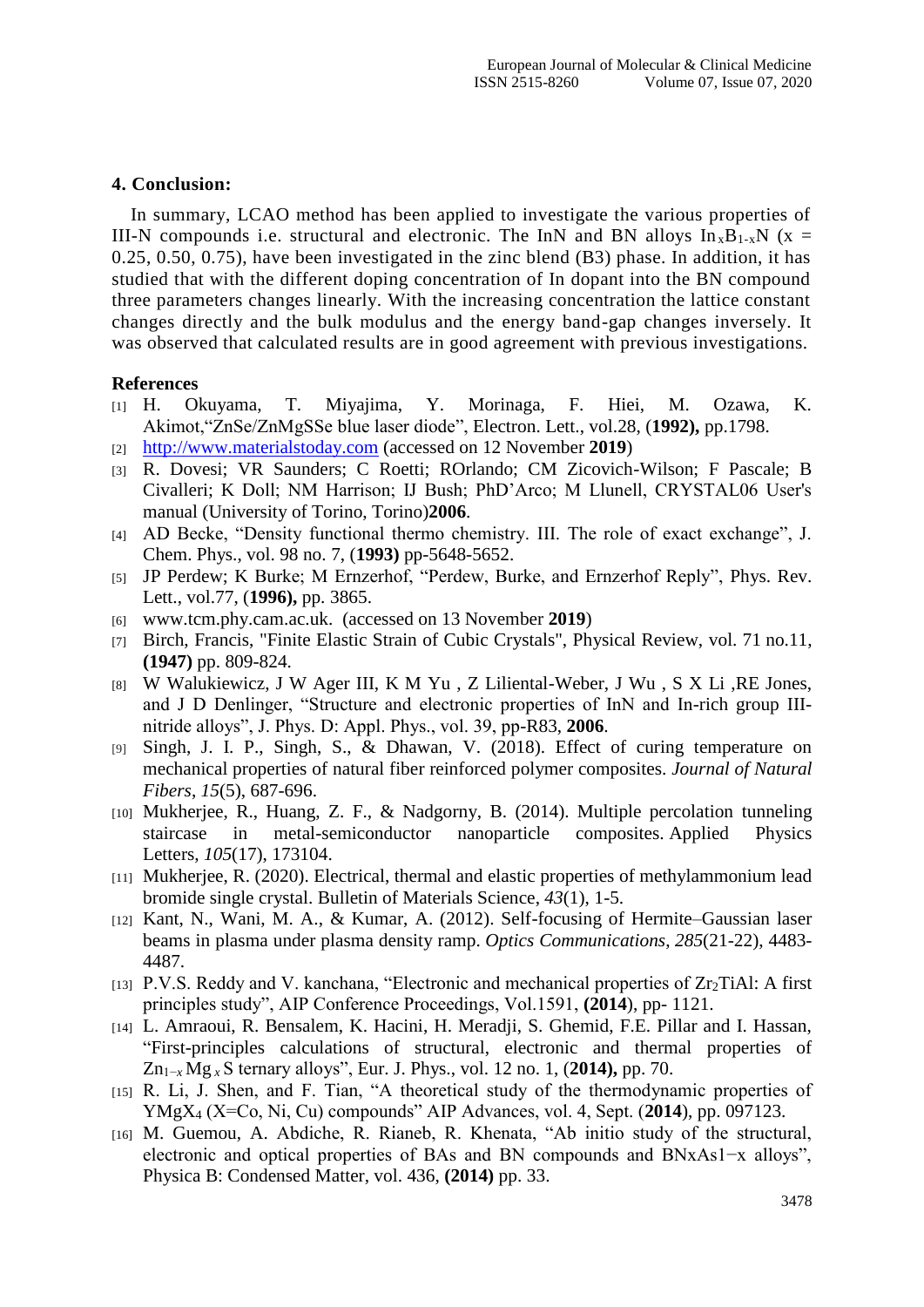- [17] S. Bagci and B.G. Yalcin, "Structural and Electronic Properties of Ternary AlxIn1−xP Alloys", ACTA PHYSICA POLONICA A., vol. 128, (**2015)** pp. 97.
- [18] MengyaoXie, "Structural and elastic properties of InN and InAlN with different surface orientations and doping", Link¨oping Studies in Science and Technology Dissertation no. 1485 vol. 1, (**2012**).
- [19] K. Karch, F. Bechstedt, "Ab initio lattice dynamics of BN and AlN: Covalent versus ionic forces" Phys. Rev. B vol. 56, Sept (**1997)** pp. 7404.
- [20] Ed. J.H. Edgar, "Properties of Group III-Nitrides", EMIS Data Reviews 11, INSPEC, London, (**1994)** pp. 10233.
- [21] Mukherjee, R., Chuang, H. J., Koehler, M. R., Combs, N., Patchen, A., Zhou, Z. X., & Mandrus, D. (2017). Substitutional Electron and Hole Doping of WSe 2: Synthesis, Electrical Characterization, and Observation of Band-to-Band Tunneling. Physical Review Applied, *7*(3), 034011.
- [22] W Walukiewicz, J W Ager III, K M Yu, Z Liliental-Weber, J Wu, S X Li, RE Jones, and J D Denlinger, "Structure and electronic properties of InN and In-rich group III-nitride alloys", J. Phys. D: Appl. Phys. vol. 39, (**2006**), pp. R83.

## **Authors**



**Pavas** is pursuing PhD. (Physics) from Lovely Professional University, Punjab. She is teaching assistant in the university. She has presented several papers in reputed national conferences



**Mr. Agnibha Das Majumdar** is pursuing P.hD (Physics) from Lovely Professional University, Punjab. He has presented several research papers in the reputed international and national conferences.



**Mr. Gopal Rizal** lecturer at the Royal University of Bhutan, Bhutan and having eight years teaching experience of Physics at undergraduate level.